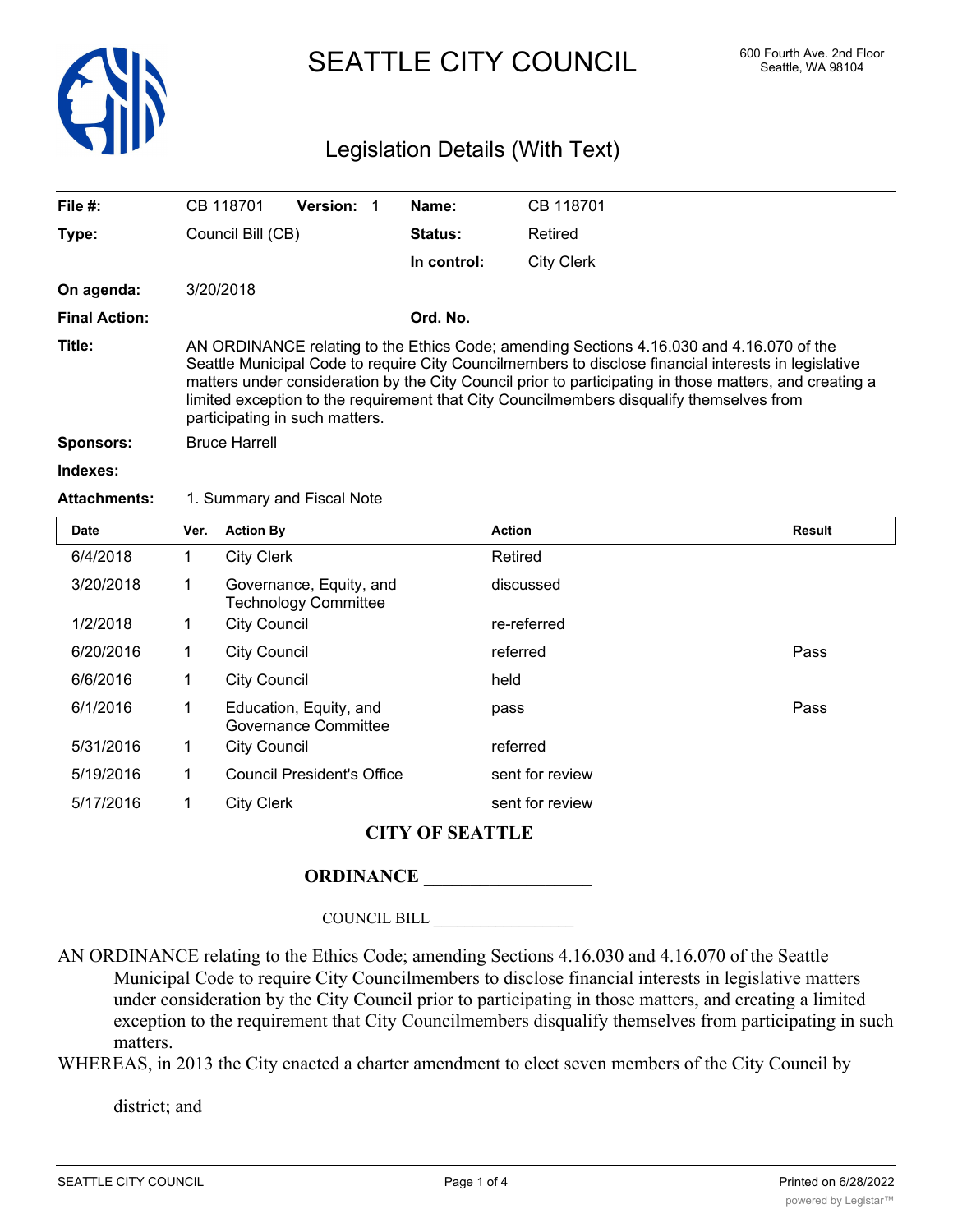- WHEREAS, disqualifying a Councilmember from participating in a matter because of a conflict of interest may have the effect of denying residents of that Councilmember's district an equal voice in the City's lawmaking process; and
- WHEREAS, the Ethics and Elections Commission unanimously recommended the adoption of a robust disclosure requirement for all Councilmembers in tandem with the elimination of the requirement that City Councilmembers disqualify themselves from participating in legislative matters in which they have a financial interest; and
- WHEREAS, this limited exception does not permit Councilmembers to participate in quasi-judicial proceedings in which they have a financial interest, or to participate in executive functions in which they have a financial interest; NOW, THEREFORE,

#### **BE IT ORDAINED BY THE CITY OF SEATTLE AS FOLLOWS:**

Section 1. Section 4.16.030, which was last amended by Ordinance 123264, is amended as follows:

#### **4.16.030 - Definitions ((.))**

As used in this chapter, the following terms shall have the meanings indicated.

\* \* \*

"Legislative matter" means any enacted or introduced council bill, ordinance, resolution, clerk file, ballot measure, or charter amendment, or a possible future legislative matter if the possible future matter has been discussed on the public record at an open public meeting of the City Council or one of its committees.

Section 2. Subsection 4.16.070.A, which section was last amended by Ordinance 124362, is amended as follows:

#### **4.16.070 - Prohibited conduct**

A covered individual may not:

- A. Disqualification from acting on City business
	- 1. Participate in a matter in which any of the following has a financial interest, except as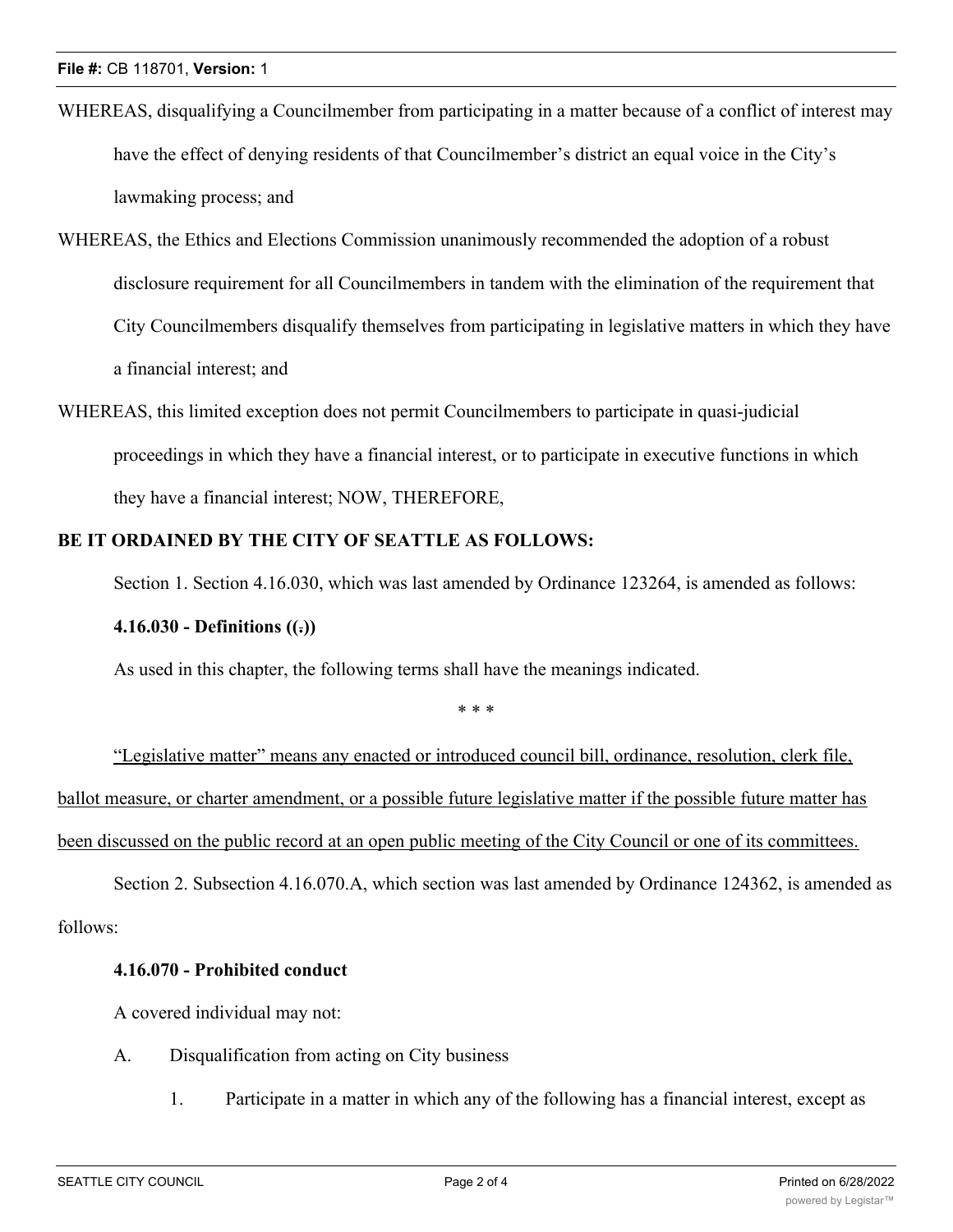permitted by Section 4.16.071:

\* \* \*

2. Participate in a matter in which a person that employed the covered individual in the preceding 12 months, or retained the covered individual or his or her firm or partnership in the preceding 12 months, has a financial interest; provided, however, that the Executive Director shall waive this section when:

\* \* \*

4. Subsections 4.16.070.A.1 and 4.16.070.A.2 do not apply if the prohibited financial interest is shared with a substantial segment of the City's population.

5. Application to City Councilmembers and legislative matters. Subsections 4.16.070.A.1 and 4.16.070.A.2 apply to Councilmembers in the same manner as they apply to other covered individuals, except as follows:

a. If a Councilmember has a financial interest, as described in subsection 4.16.070.A.1 or 4.16.070.A.2, in a legislative matter, the Councilmember may nevertheless participate in that legislative matter if the Councilmember has, before participating in the matter, publicly disclosed the financial interest.

b. The Councilmember shall make such a disclosure on the public record at an open public meeting of the Council or one of its committees at which the legislative matter is discussed, and file a written copy of the disclosure with the Executive Director and the City Clerk. The Councilmember shall also, before participating in that legislative matter at any subsequent Council or committee meeting, repeat the oral disclosure on the public record of that meeting.

c. If a Councilmember is charged with a violation of subsection 4.16.070.A.1 or 4.16.070.A.2, and asserts as an affirmative defense that a disclosure under this subsection 4.16.070.A.5 was made, the burden of proof is on the Councilmember to show that a proper disclosure was made.